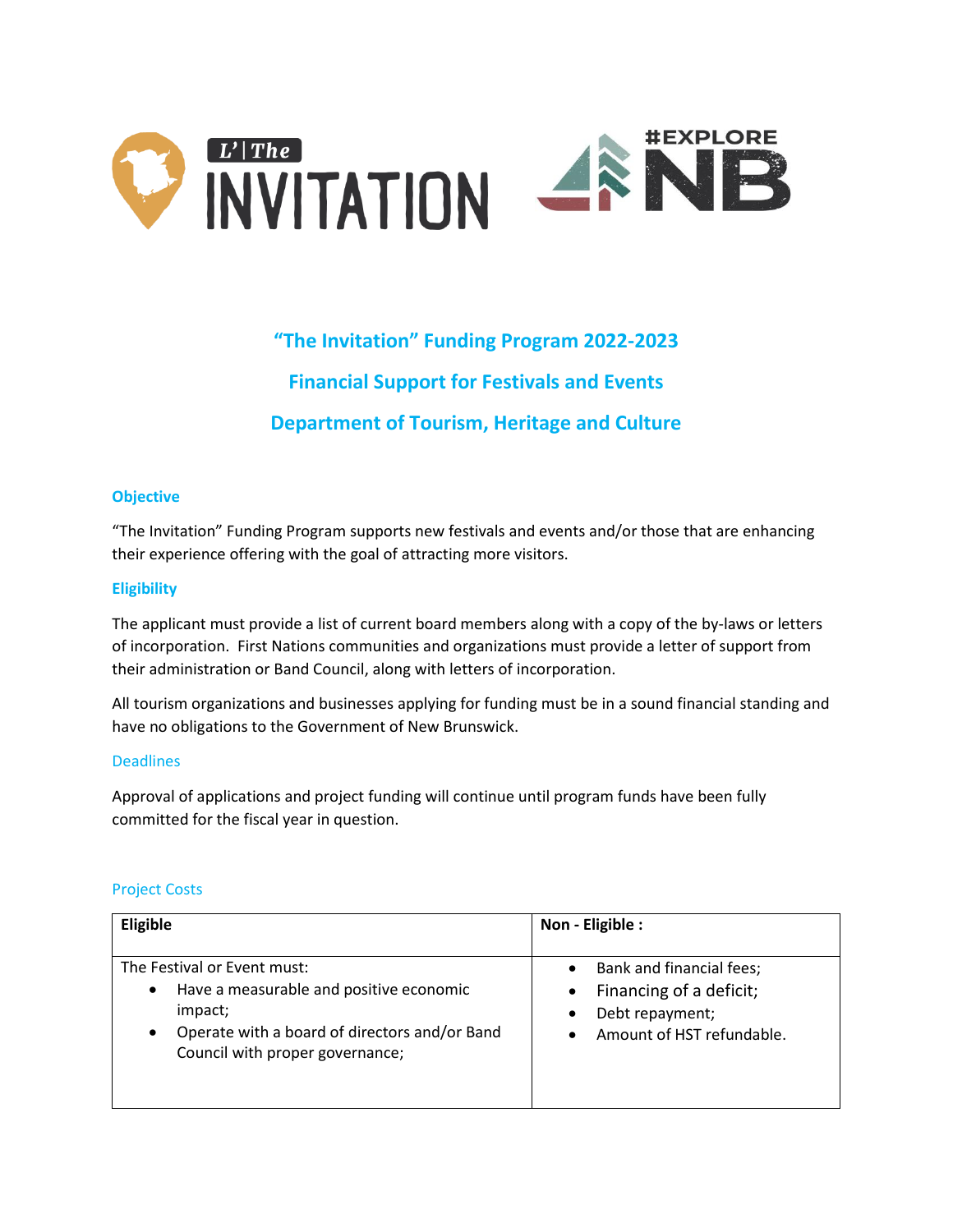# Level of investment

The program will cover up to 75% of eligible costs – "to a maximum of \$25,000" - with the remainder paid by the applicant and other sources.

The first instalment will be released to applicants once the project is approved. The maximum amount of the first instalment will not exceed 75% of the maximum eligible amount.

The second instalment of funds will be released upon completion of the project upon submission of a final report and supporting financial documentation no later than March 1 of the fiscal year in which the funding was approved.

# Standard Information

Announcements of approved projects must be signed off by the Department of Tourism, Heritage and Culture. THC reserves the right to make the list of successful projects public once the applications have been approved.

# Application Process

Prepare a detailed proposal as per the requirements listed below and submit it to [subventionfestivalgrant@gnb.ca](mailto:subventionfestivalgrant@gnb.ca)

Projects are evaluated against the criteria. In a separate document, prepare a proposal outlining the required information in four sections for the purpose of the evaluation:

- 1. Provide name of applicant and contact information along with name of the festival or event;
- 2. Describe the project